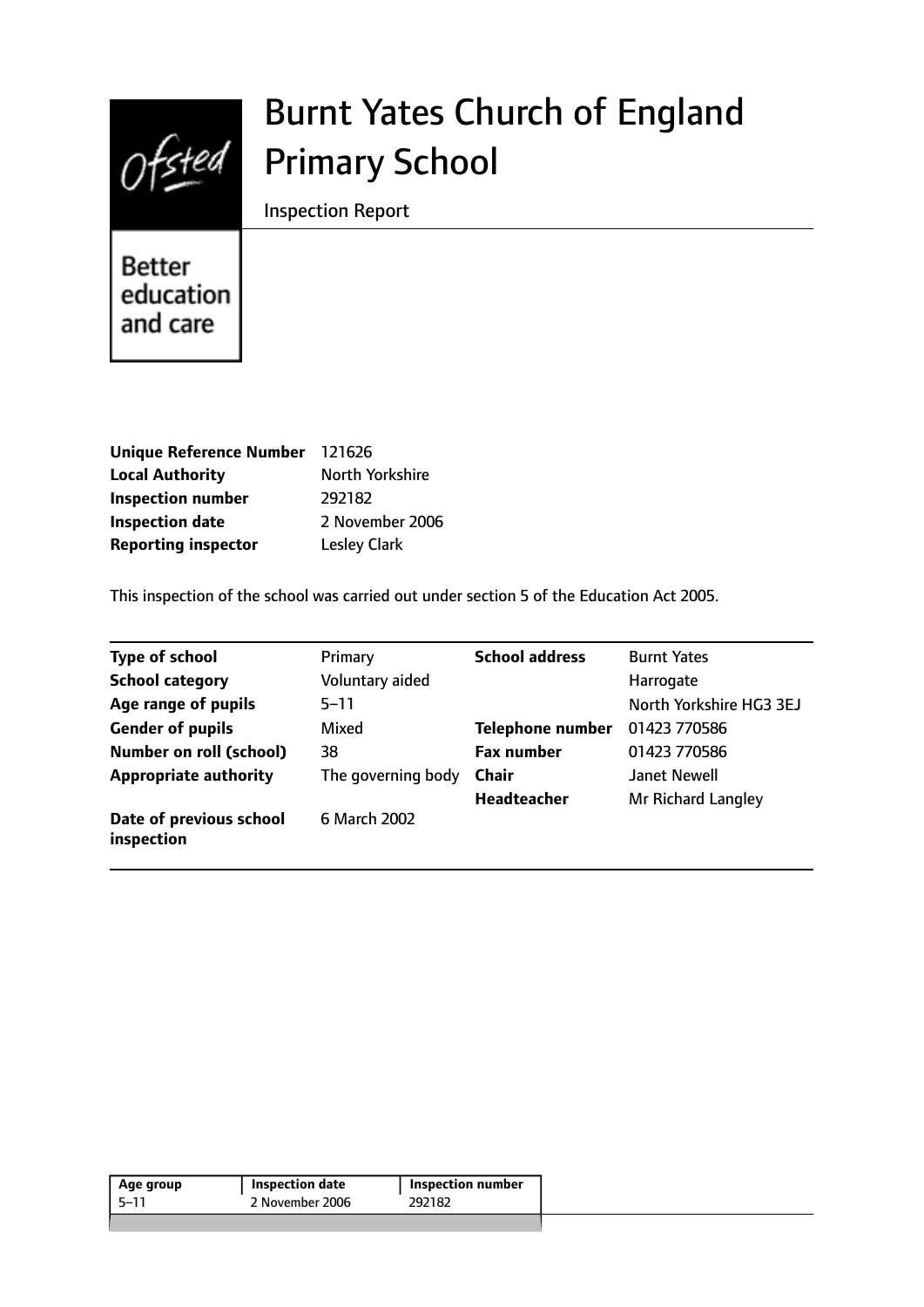© Crown copyright 2006

Website: www.ofsted.gov.uk

This document may be reproduced in whole or in part for non-commercial educational purposes, provided that the information quoted is reproduced without adaptation and the source and date of publication are stated.

Further copies of this report are obtainable from the school. Under the Education Act 2005, the school must provide a copy of this report free of charge to certain categories of people. A charge not exceeding the full cost of reproduction may be made for any other copies supplied.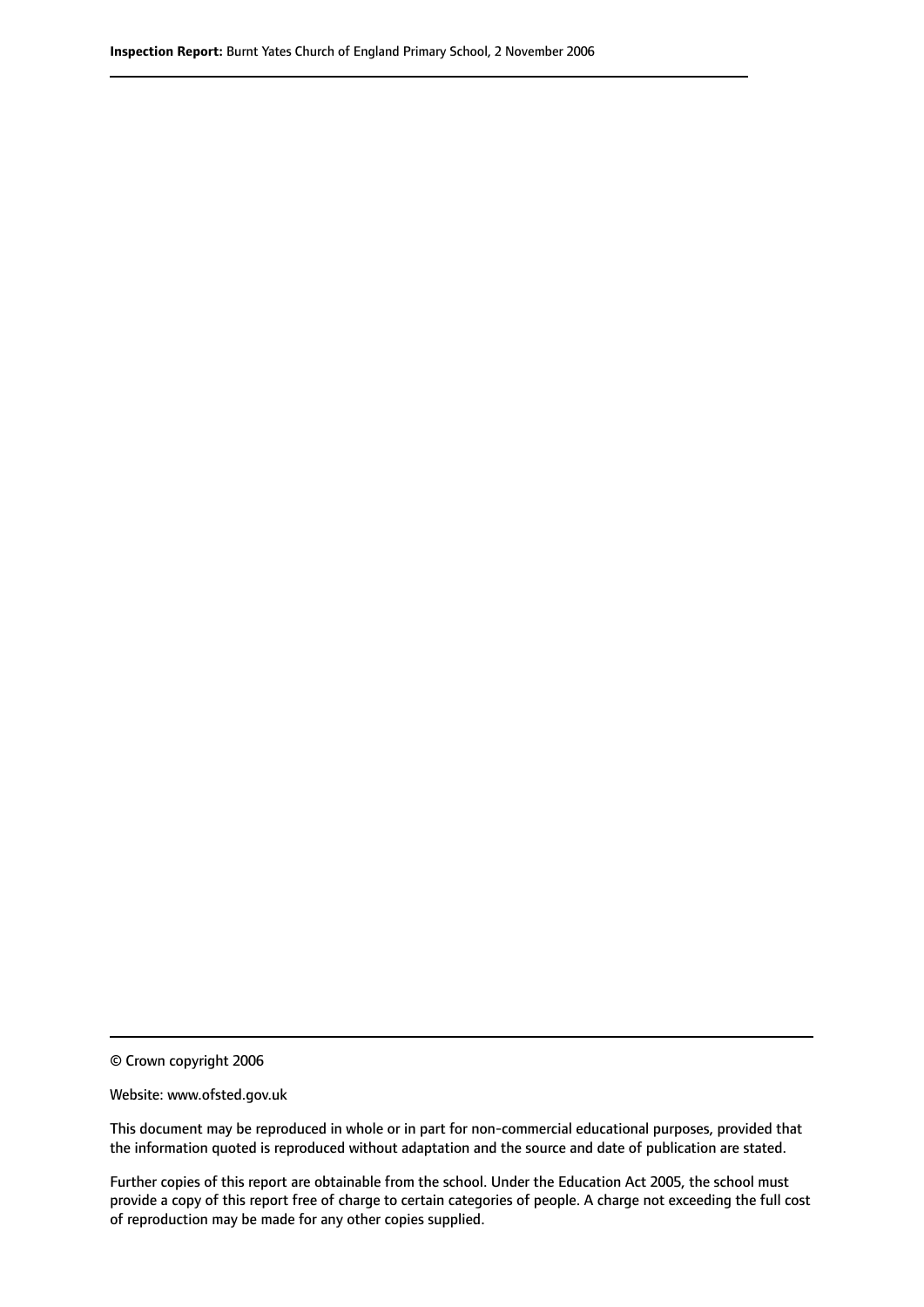# **Introduction**

The inspection was carried out by one Additional Inspector.

## **Description of the school**

This very small village primary school and its extensive grounds are the property of the trustees of the Admiral Long's Foundation, established in 1760. The local authority has responsibility for the provision of education. The school is growing in size with approximately 30% of pupils transferring from other local schools to join the junior class. The proportion of pupils with learning difficulties and/or disabilities is smaller than average and no pupil currently has a statement of special educational need. The school is part of the National Trust guardianship scheme and holds the prestigious Sport England Activemark.

## **Key for inspection grades**

| Grade 1 | Outstanding  |
|---------|--------------|
| Grade 2 | Good         |
| Grade 3 | Satisfactory |
| Grade 4 | Inadequate   |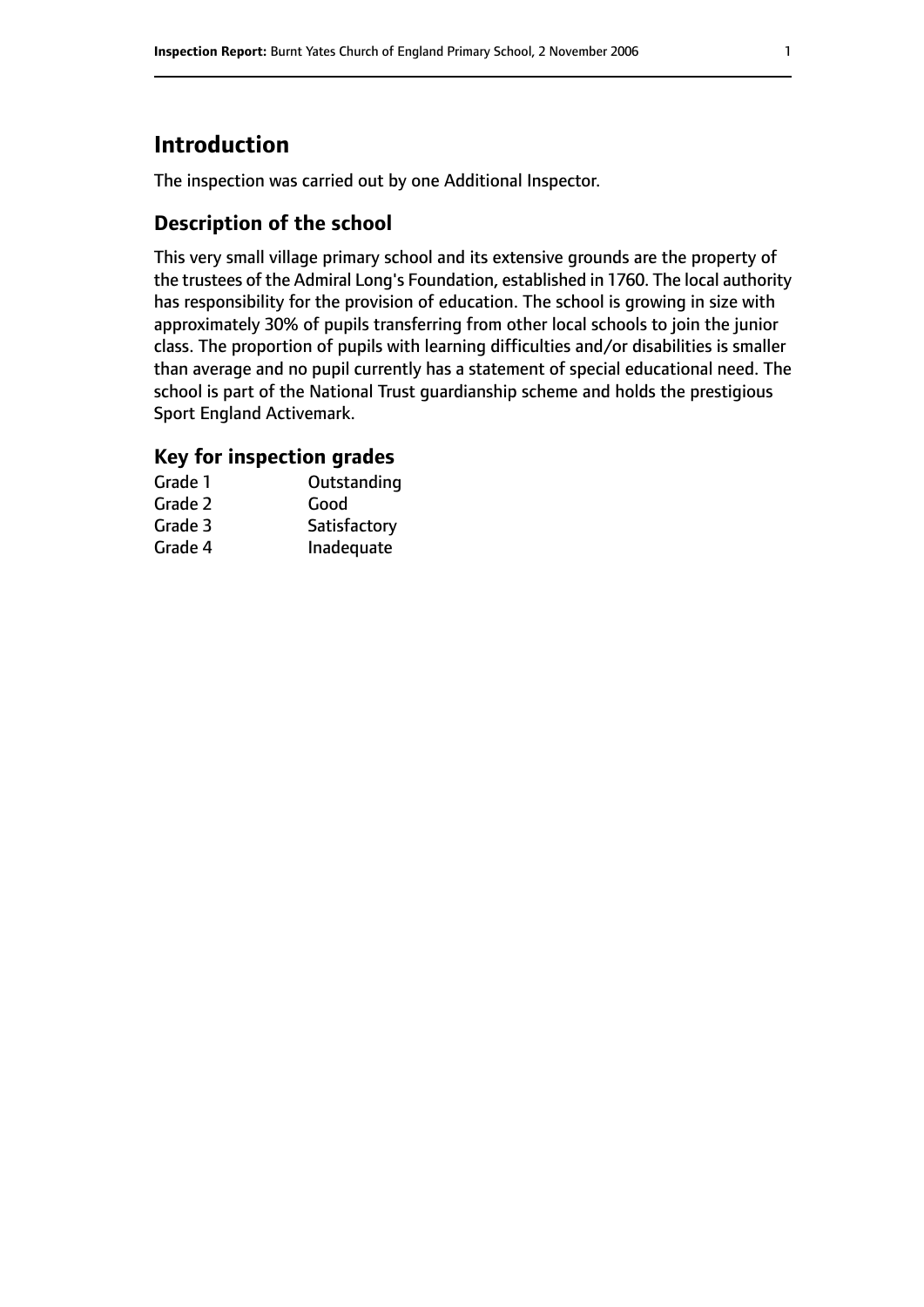# **Overall effectiveness of the school**

#### **Grade: 1**

Burnt Yates Church of England Primary School is an outstanding school and pupils do extremely well both personally and academically. It succeeds in its aim to, 'provide a caring, creative and challenging environment inspired by Christian values, in which all children can thrive and succeed'. The school is modest about its successes and tends to underestimate its effectiveness in several areas though it does recognise that pupils' personal development is outstanding. It is popular with children and parents because everyone is made to feel special and included: children's individuality is prized and those who are shy or nervous soon come out of their shells. Its growing reputation for helping children who find it hard to cope with the rough and tumble of a larger school is well deserved. Pupils are taught to respect each other and treat each other with kindness so the school is a very friendly, happy community. They enjoy everything on offer, demonstrating first-rate confidence by the time they are in Year 6. With its high academic standards and strong links with the parish, other schools, local businesses and charities, including the National Trust, the school lays an excellent foundation for its pupils' future adult lives. It provides outstanding value for money.

Pupils make excellent progress throughout their time in school because teaching is outstanding at all stages of their education. Pupils say that lessons are really interesting because, 'Teachers make learning fun with lots of games and lots of time to learn outside as well as in.' Standards are consistently well above average in mathematics and science. This is because of outstanding teaching in mathematics and a practical and methodical approach to science. This helps children to learn through carrying out investigations and recording their results, using their mathematical skills to the full. While standards are consistently well above average in reading, writing is less strong. Although pupils do a lot of formal writing, including stories, incidental opportunities to write are not fully exploited nor are the links between writing, role-play and other subjects.

The curriculum provides an outstanding range of opportunities for all pupils, including learning two foreign languages as well as more than the usual allowance of sport and physical education. The good provision in the Foundation Stage helps children to become effective learners. This is because a wide choice of interesting and stimulating activities both indoors and outdoors enables them to learn at their own pace. This aspect of provision has improved considerably since the last inspection. A flexible approach in Years 1 and 2 means that younger pupils learn through play as well as more formally and this helps them to become self-reliant and curious learners. Older pupils also benefit from using their outside classroom which broadens the scope of their scientific and creative work as well as promoting their mental, physical and emotional well-being. Pupils benefit from outstanding care, support and guidance with the result that they confidently ask when they need help and have no hesitation in discussing any concerns with an adult.

The school has come a long way in all respects in the past four years. The headteacher is passionate about his calling and constantly seeks new ways to broaden the education the school offers. His outstanding leadership sweeps everyone along with him. He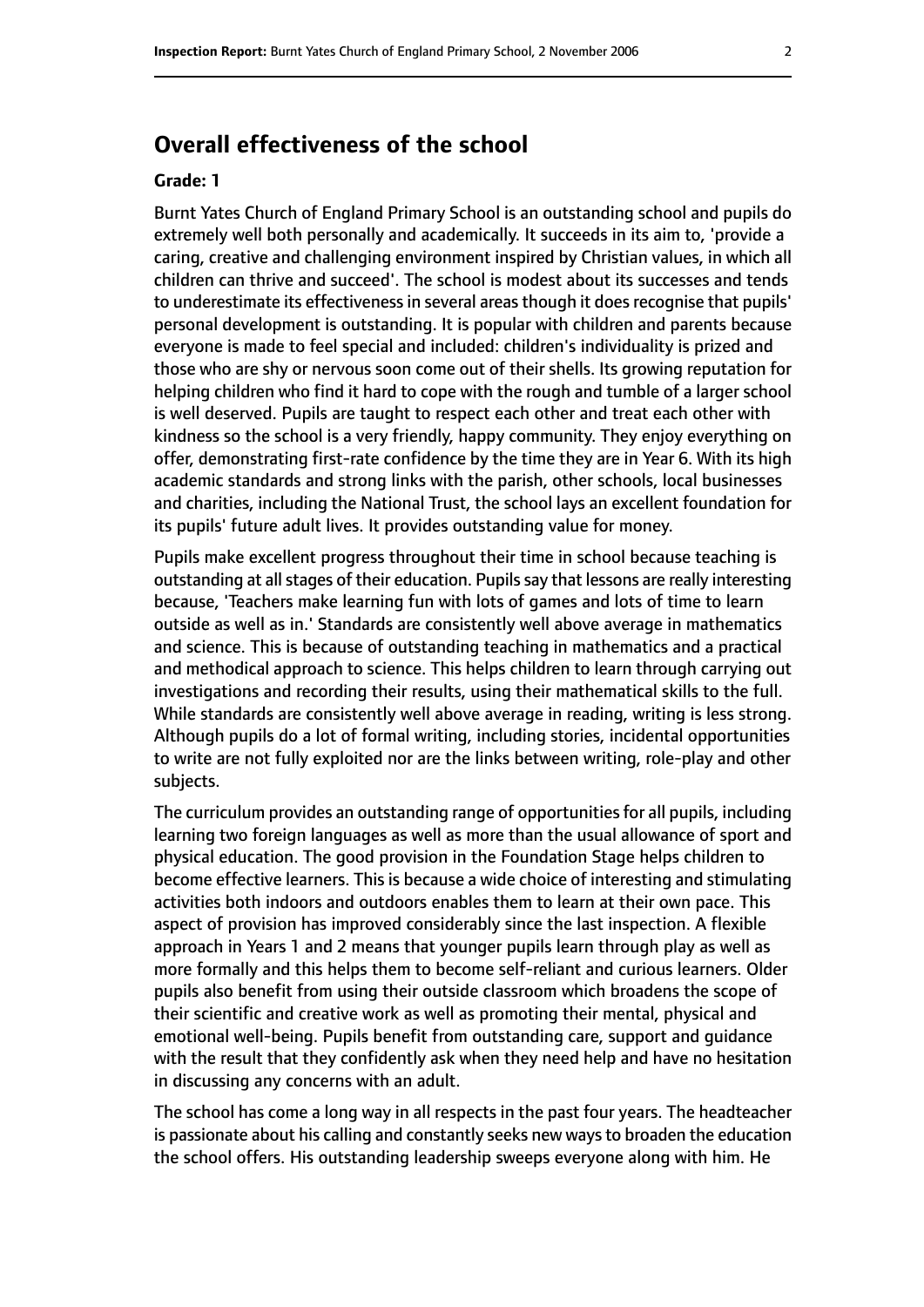inspires others to lead projects such as converting a disused swimming pool into a memorial outside garden. Management too is outstanding. Despite the headteacher's substantial teaching commitment, everything runs smoothly. All time is planned for and used effectively, with sufficient time allocated to discuss and plan for the future. The governors play a strong part in helping the school to move forward. The trustees ensure that pupils who move on to secondary and then higher education receive a small grant to help with their further studies. Taking all these factors into account, the school gives outstanding value for money and is extremely well placed to improve further.

#### **What the school should do to improve further**

• Find ways to make writing an interesting and vital part of everyday life so that pupils have the freedom to write in a wide range of contexts, including role-play, and for different purposes.

## **Achievement and standards**

#### **Grade: 1**

Achievement is outstanding and pupils make progress at a rapid rate. When children first start, they are usually very articulate but their general level of skill varies between average and above average on entry. Skilled teaching in the mixed Reception and infant class ensures that all make good progress to reach standards that are comfortably above average in reading, writing and mathematics by the end of Year 2. Pupils therefore have a solid basis when they start in Year 3. Pupils who have been in the school for upwards of 12 months perform highly in national tests at the end of Year 6, particularly in reading, mathematics and science, with most pupils exceeding nationally expected standards. Results in writing are slightly lower. Pupils who join the school at a later stage also make impressive progress but results reflect their lower levels of confidence. The school sets challenging targets which it adjusts accurately to accommodate recent admissions. The trend in standards is upwards but because of the very small numbers involved this is not always clear from the available data.

# **Personal development and well-being**

#### **Grade: 1**

This aspect is central to the ethos of this school and as a result pupils' personal development and well-being are outstanding. They enjoy coming to school and this is reflected in their above average attendance. Excellent behaviour, positive attitudes and a great enthusiasm for school and all it offers mean that pupils grow in confidence and self-esteem. They are energetic and purposeful, well aware of the importance of leading healthy, active lives. Pupils' spiritual, moral, social and cultural development is outstanding. They develop a keen understanding of their parish and appreciate the life-styles and beliefs of others through the school's extensive community and charity links. They have ample opportunities to voice their opinions formally through the school council and pupils feel that they are involved in democratic and responsible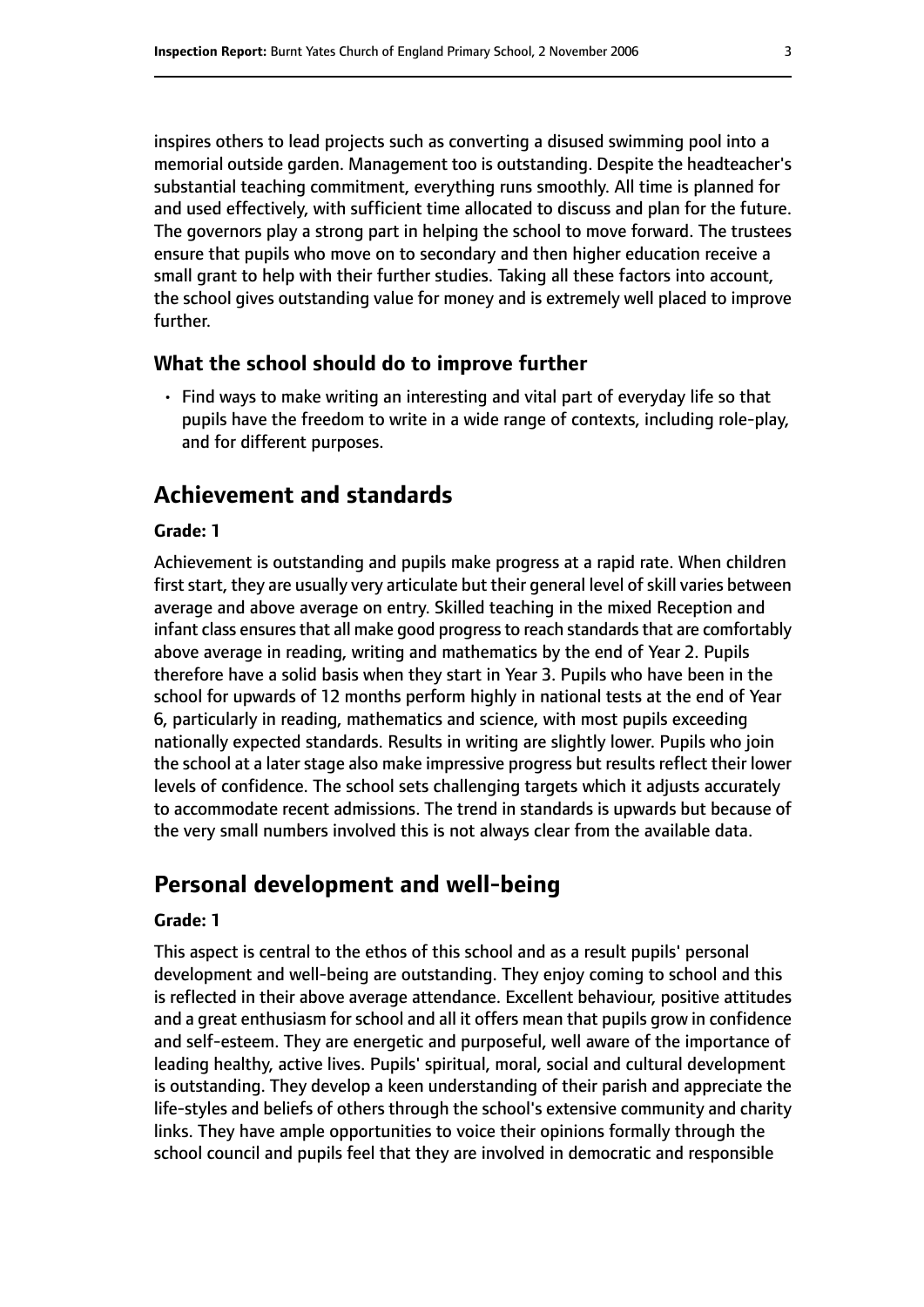decision making in dialogue with the headteacher. Pupils agree that, 'everything is fun!'

# **Quality of provision**

## **Teaching and learning**

## **Grade: 1**

The outstanding teaching ensures that pupils learn very well. The improved opportunities for play in the Reception year, especially outside, have a positive effect on children learning through exploration and play. The most successful teaching is in mathematics where secure subject knowledge, close attention to detail and a strong emphasis on using mathematical language correctly, help pupils to make rapid progress. Effective questioning at the end of lessons checks pupils' awareness of what they have learnt and is used well to plan what to teach next. The teaching of writing varies between spontaneous and informal in Years 1 and 2 to more serious and formal in Years 3 to 6. Older pupils say they love writing stories but tend to shrug off other sorts of writing as being less engaging.

## **Curriculum and other activities**

#### **Grade: 1**

The curriculum is outstanding. It is wide-ranging, varied and contributes exceptionally well to the academic progress made by pupils and also to their personal development. The provision for modern foreign languages is excellent with pupils at ease responding in French at the end of a numeracy lesson, for example, and choosing to do Spanish in a lunchtime club. The most and least able are helped effectively by the extra support given to them. There is a wide range of additional activities and the enhanced opportunities for art and physical education have a positive influence on learning. The national strategies for literacy and numeracy are very well adapted to suit the needs of mixed age classes. Information and communication technology is used very well and there are informal opportunities on the school's website to help pupils develop their skills further.

#### **Care, guidance and support**

#### **Grade: 1**

Care and support for pupils are outstanding and sensitive to the needs of individuals. As a result, those new to the school grow in confidence and learning is a pleasurable experience for all. High priority is placed on welfare and parents are consulted well when necessary. Child protection procedures and risk assessments are in place and working very well. A listening ear is always available for any child in difficulty. Positive relationships and an outstanding curriculum ensure that pupils know about keeping fit, healthy and safe. The advice and guidance given to pupils about how to improve their work is very impressive and pupils say, 'Teachers make it clear what you need to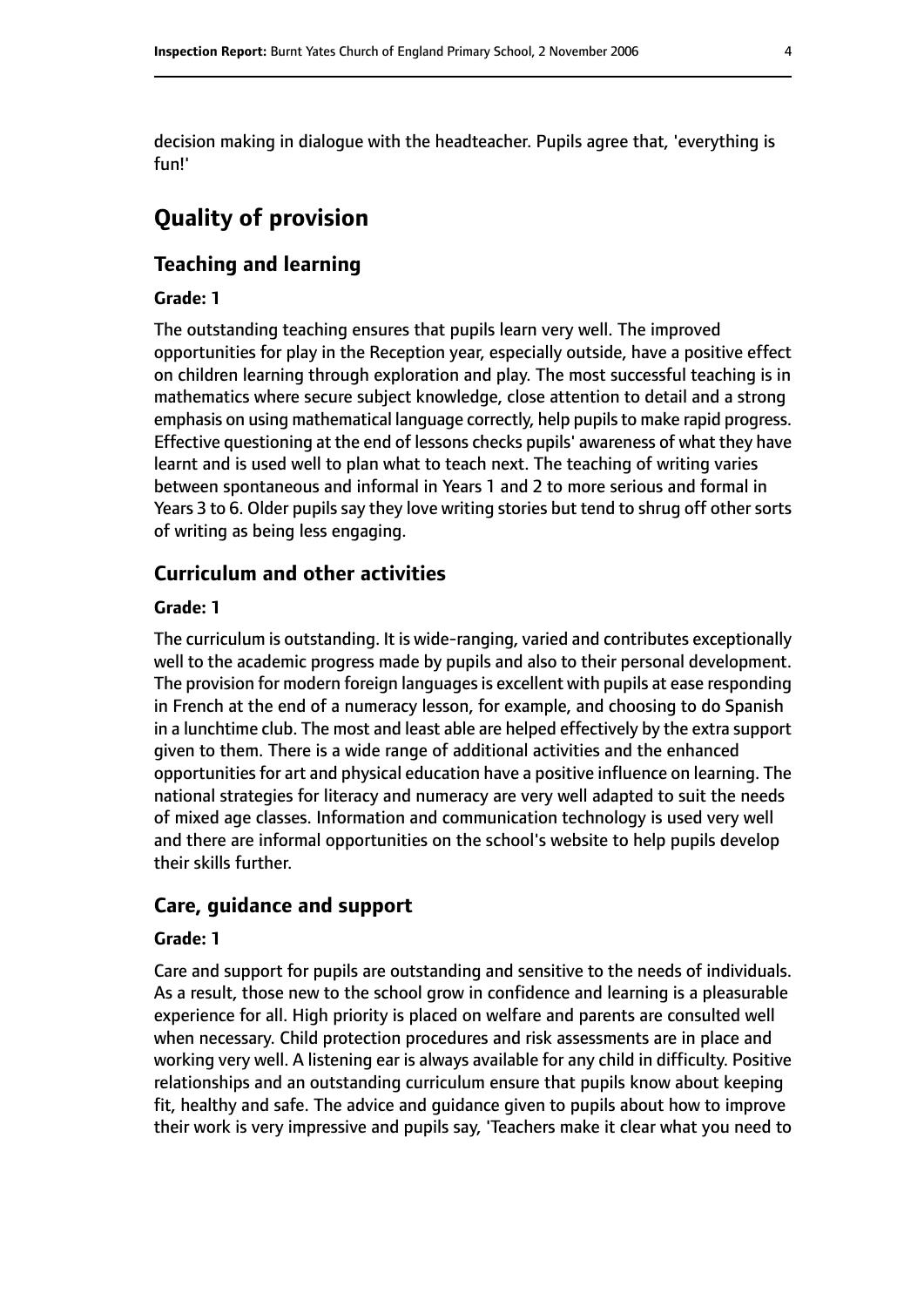improve on.' The school's records to track pupils' progress are admirably clear and give an accurate overview of their achievements.

## **Leadership and management**

#### **Grade: 1**

The school is led and managed in an outstanding fashion. The headteacher inspires all who work with him to lead and manage their particular aspects as thoroughly as he does his own. Effective use is made of specialist teaching staff so that pupils benefit when senior staff have planning, preparation and management time. This time is used productively to plan future developments based on stringent monitoring and assessment of performance in all areas, particularly the effectiveness of teaching on learning. The school improvement plan lays out clear guidelines for future development and governors are fully involved at all stages in these processes. This very practical and inclusive approach works exceptionally well because those who lead and manage also teach and oversee learning and its impact on pupils' personal development. The school knows itself keenly and is extremely well placed to continue its highly effective work.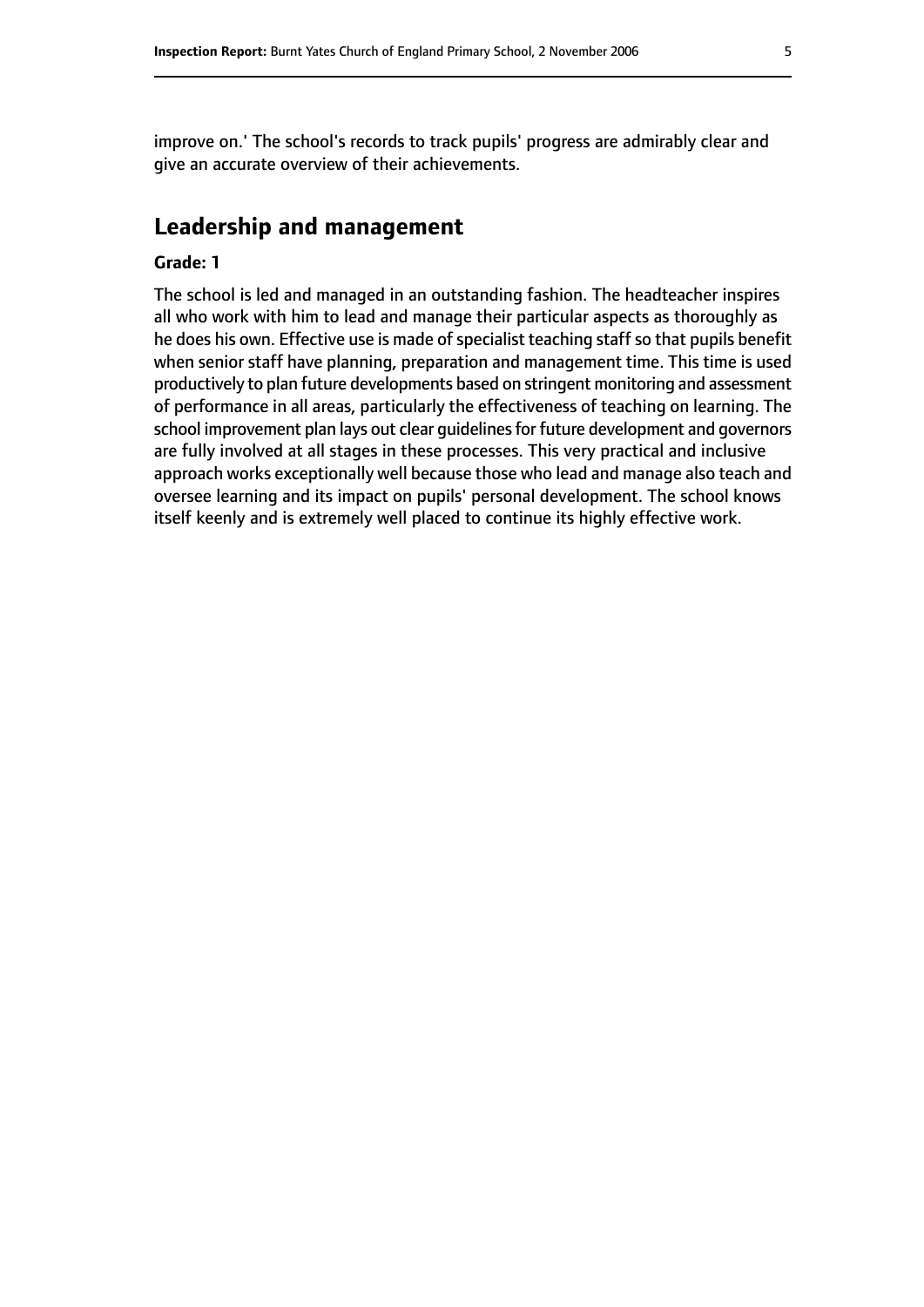**Any complaints about the inspection or the report should be made following the procedures set out inthe guidance 'Complaints about school inspection', whichis available from Ofsted's website: www.ofsted.gov.uk.**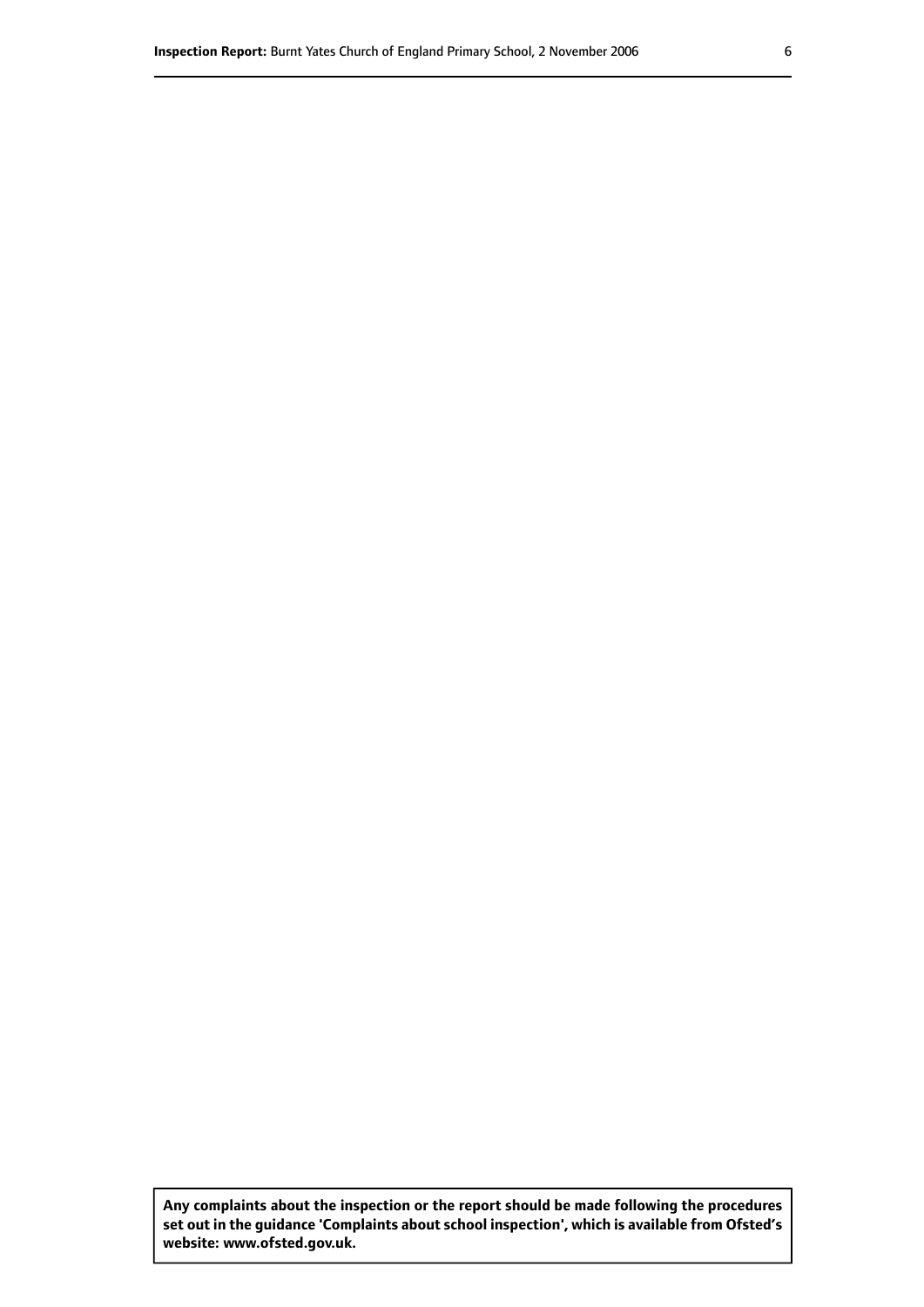# **Inspection judgements**

| Key to judgements: grade 1 is outstanding, grade 2 good, grade 3 satisfactory, and grade 4 | School         |
|--------------------------------------------------------------------------------------------|----------------|
| inadeauate                                                                                 | <b>Overall</b> |

## **Overall effectiveness**

| How effective, efficient and inclusive is the provision of education, integrated<br>care and any extended services in meeting the needs of learners? |     |
|------------------------------------------------------------------------------------------------------------------------------------------------------|-----|
| How well does the school work in partnership with others to promote learners'<br>well-being?                                                         |     |
| The quality and standards in the Foundation Stage                                                                                                    |     |
| The effectiveness of the school's self-evaluation                                                                                                    |     |
| The capacity to make any necessary improvements                                                                                                      |     |
| Effective steps have been taken to promote improvement since the last<br>inspection                                                                  | Yes |

## **Achievement and standards**

| How well do learners achieve?                                                                               |  |
|-------------------------------------------------------------------------------------------------------------|--|
| The standards <sup>1</sup> reached by learners                                                              |  |
| How well learners make progress, taking account of any significant variations between<br>groups of learners |  |
| How well learners with learning difficulties and disabilities make progress                                 |  |

## **Personal development and well-being**

| How good is the overall personal development and well-being of the<br>learners?                                  |  |
|------------------------------------------------------------------------------------------------------------------|--|
| The extent of learners' spiritual, moral, social and cultural development                                        |  |
| The behaviour of learners                                                                                        |  |
| The attendance of learners                                                                                       |  |
| How well learners enjoy their education                                                                          |  |
| The extent to which learners adopt safe practices                                                                |  |
| The extent to which learners adopt healthy lifestyles                                                            |  |
| The extent to which learners make a positive contribution to the community                                       |  |
| How well learners develop workplace and other skills that will contribute to<br>their future economic well-being |  |

## **The quality of provision**

| How effective are teaching and learning in meeting the full range of the<br>  learners' needs?                      |  |
|---------------------------------------------------------------------------------------------------------------------|--|
| $\mid$ How well do the curriculum and other activities meet the range of needs<br>$\mid$ and interests of learners? |  |
| How well are learners cared for, guided and supported?                                                              |  |

 $^1$  Grade 1 - Exceptionally and consistently high; Grade 2 - Generally above average with none significantly below average; Grade 3 - Broadly average to below average; Grade 4 - Exceptionally low.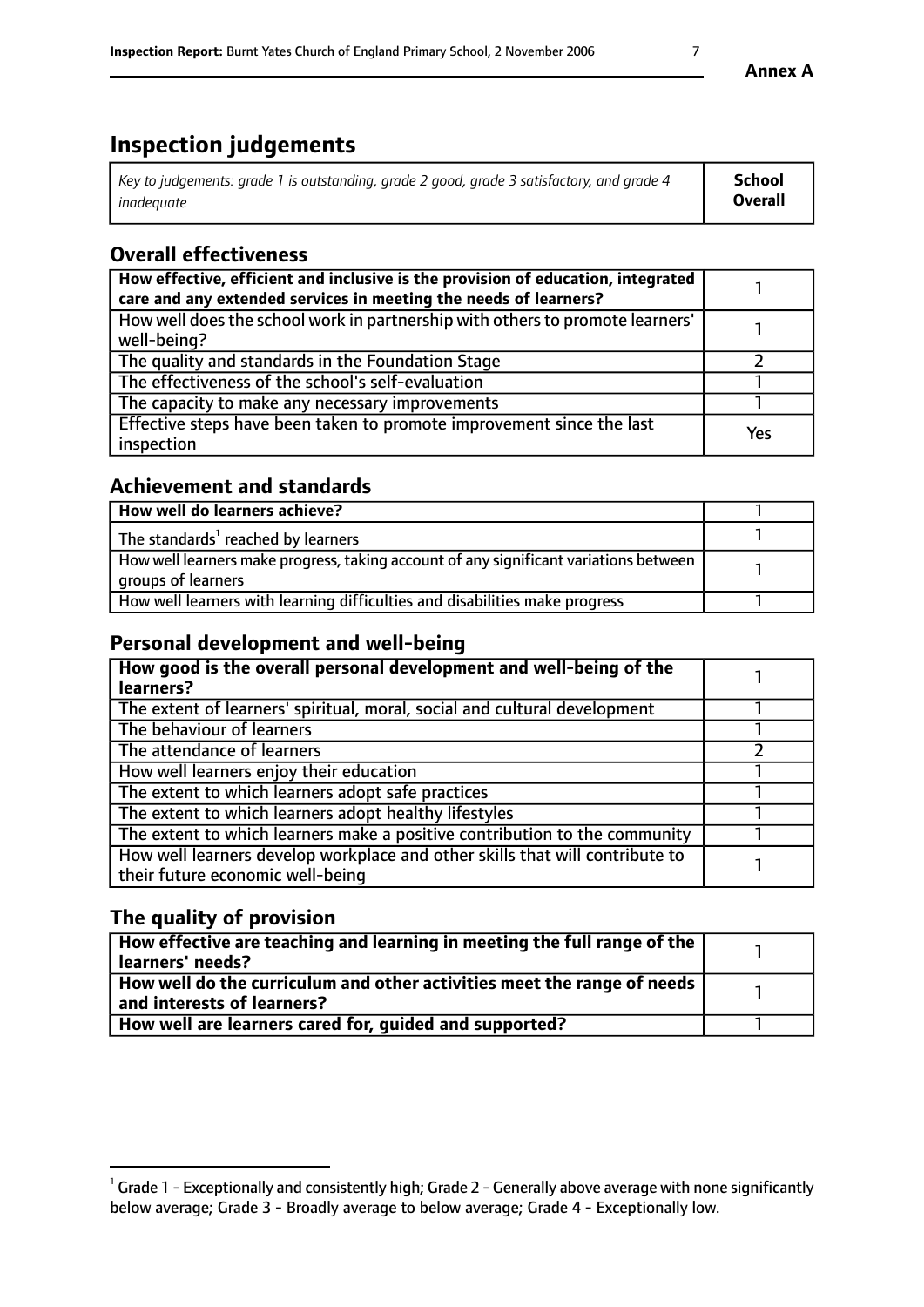# **Leadership and management**

| How effective are leadership and management in raising achievement<br>and supporting all learners?                                              |            |
|-------------------------------------------------------------------------------------------------------------------------------------------------|------------|
| How effectively leaders and managers at all levels set clear direction leading<br>to improvement and promote high quality of care and education |            |
| How effectively performance is monitored, evaluated and improved to meet<br>challenging targets                                                 |            |
| How well equality of opportunity is promoted and discrimination tackled so<br>that all learners achieve as well as they can                     |            |
| How effectively and efficiently resources, including staff, are deployed to<br>achieve value for money                                          |            |
| The extent to which governors and other supervisory boards discharge their<br>responsibilities                                                  |            |
| Do procedures for safeguarding learners meet current government<br>requirements?                                                                | <b>Yes</b> |
| Does this school require special measures?                                                                                                      | <b>No</b>  |
| Does this school require a notice to improve?                                                                                                   | <b>No</b>  |